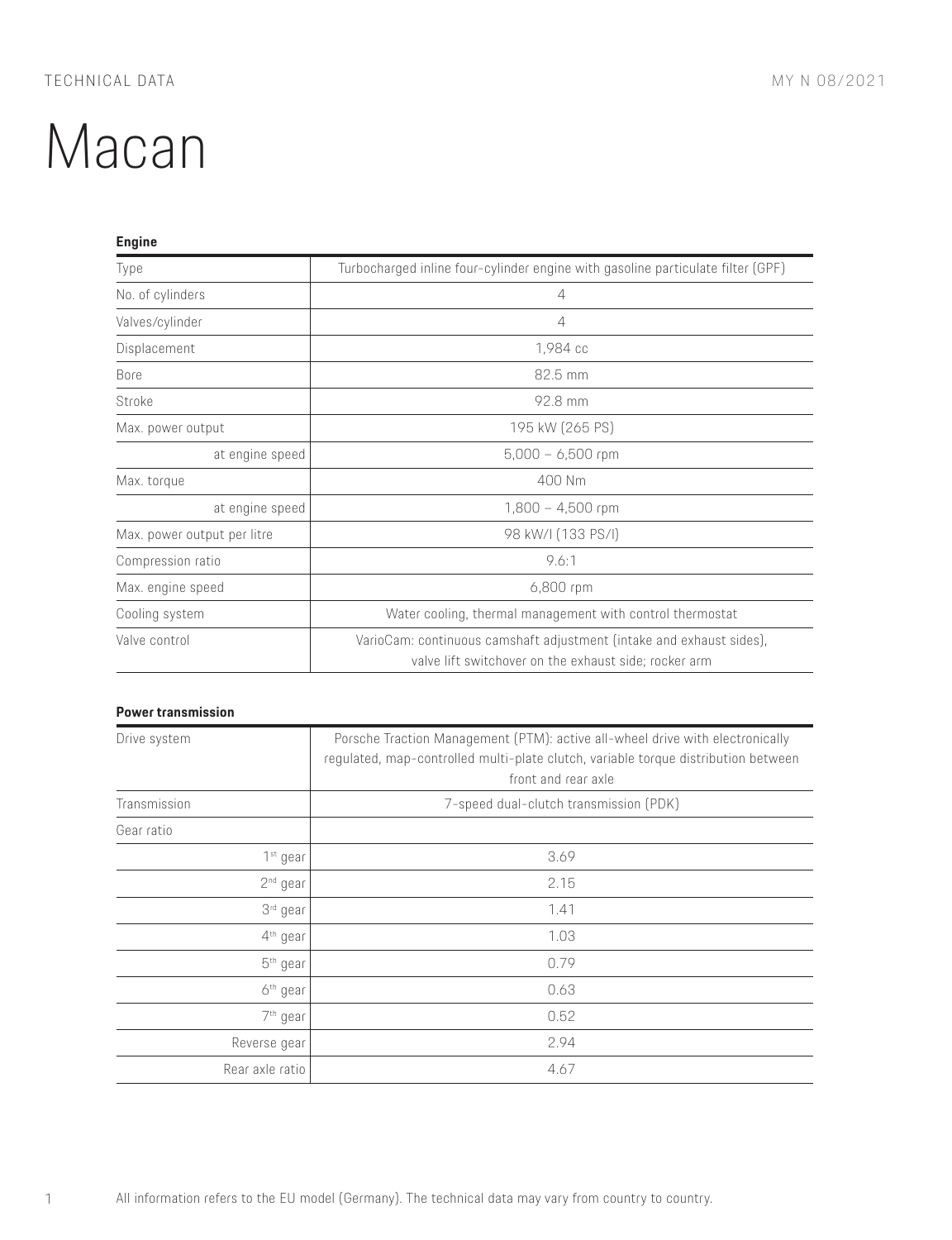#### **Chassis**

| Suspension and damping   | Steel suspension and double-acting, hydraulic gas-filled vibration dampers;<br>optional Porsche Active Suspension Management (PASM): electronically controlled<br>damping system with three manually controlled maps;<br>optional air suspension including PASM |
|--------------------------|-----------------------------------------------------------------------------------------------------------------------------------------------------------------------------------------------------------------------------------------------------------------|
| Front axle               | Independent suspension with five-link aluminium front axle with separated<br>wishbones at top and bottom                                                                                                                                                        |
| Rear axle                | Independent suspension with aluminium trapezoidal link at the bottom, aluminium<br>link at the top and tie rod                                                                                                                                                  |
| Steering                 | Electromechanical power steering                                                                                                                                                                                                                                |
| Steering ratio           | 14.3:1 (centre position)                                                                                                                                                                                                                                        |
| Steering wheel diameter  | 375 mm                                                                                                                                                                                                                                                          |
| Turning circle diameter  | 11.96 m                                                                                                                                                                                                                                                         |
| Vehicle stability system | Porsche Stability Management (PSM) with ABS, ASR, ABD, EDTC and<br><b>Trailer Stability Management</b>                                                                                                                                                          |

#### **Brakes**

| Braking system          | Four-piston aluminium monobloc fixed-calliper brakes at the front, combination<br>floating-calliper brakes at the rear; electric parking brake; multi-collision brake |
|-------------------------|-----------------------------------------------------------------------------------------------------------------------------------------------------------------------|
| Brake discs, front axle | Grey cast iron, internally vented                                                                                                                                     |
| Diameter                | 350 mm                                                                                                                                                                |
| Thickness               | 34 mm                                                                                                                                                                 |
| Brake discs, rear axle  | Grey cast iron, internally vented                                                                                                                                     |
| Diameter                | 330 mm                                                                                                                                                                |
| Thickness               | $22 \text{ mm}$                                                                                                                                                       |

#### **Wheels and tyres**

| Wheels and tyres, front | 8.5J x 19 ET 21 with 235/55 R 19 tyres |
|-------------------------|----------------------------------------|
| Wheels and tyres, rear  | 9J x 19 ET 21 with 255/50 R 19 tyres   |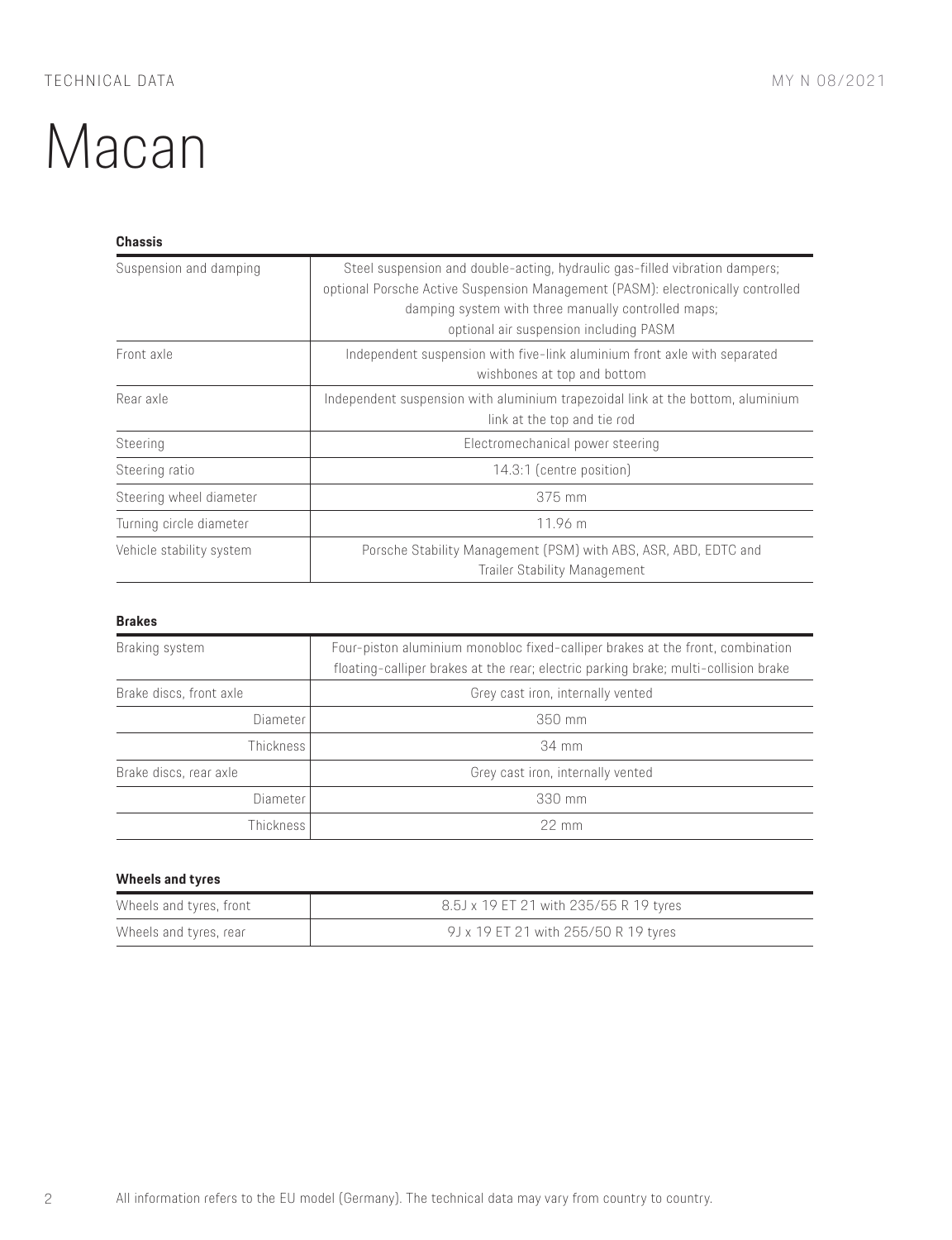## **Dimensions**

| Length                        | 4,726 mm            |
|-------------------------------|---------------------|
| Width (with exterior mirrors) | 1,922 mm (2,097 mm) |
| Height                        | $1,621$ mm          |
| Wheelbase                     | 2,807 mm            |
| Track width, front            | 1,655 mm            |
| Track width, rear             | 1,651 mm            |

### **Luggage compartment volume and weights**

| Luggage compartment volume                        | $458 - 1,5031$ |
|---------------------------------------------------|----------------|
| Unladen weight (DIN)                              | 1,845 kg       |
| Permissible gross weight                          | $2,510$ kg     |
| Max. towing capacity (br./unbr.)                  | 2,000/750 kg   |
| Drawbar load                                      | 80 kg          |
| Roof load<br>(with Porsche roof transport system) | 75 kg          |

#### **Performance**

| Top speed                  | 232 km/h |
|----------------------------|----------|
| Acceleration               |          |
| $0-60$ mph                 | 6.0s     |
| 0-60 mph with Sport Plus   | 5.8s     |
| $0 - 100$ km/h             | 6.4s     |
| 0-100 km/h with Sport Plus | 6.2s     |
| $0 - 160$ km/h             | 16.3s    |
| 0-160 km/h with Sport Plus | 16.1 s   |